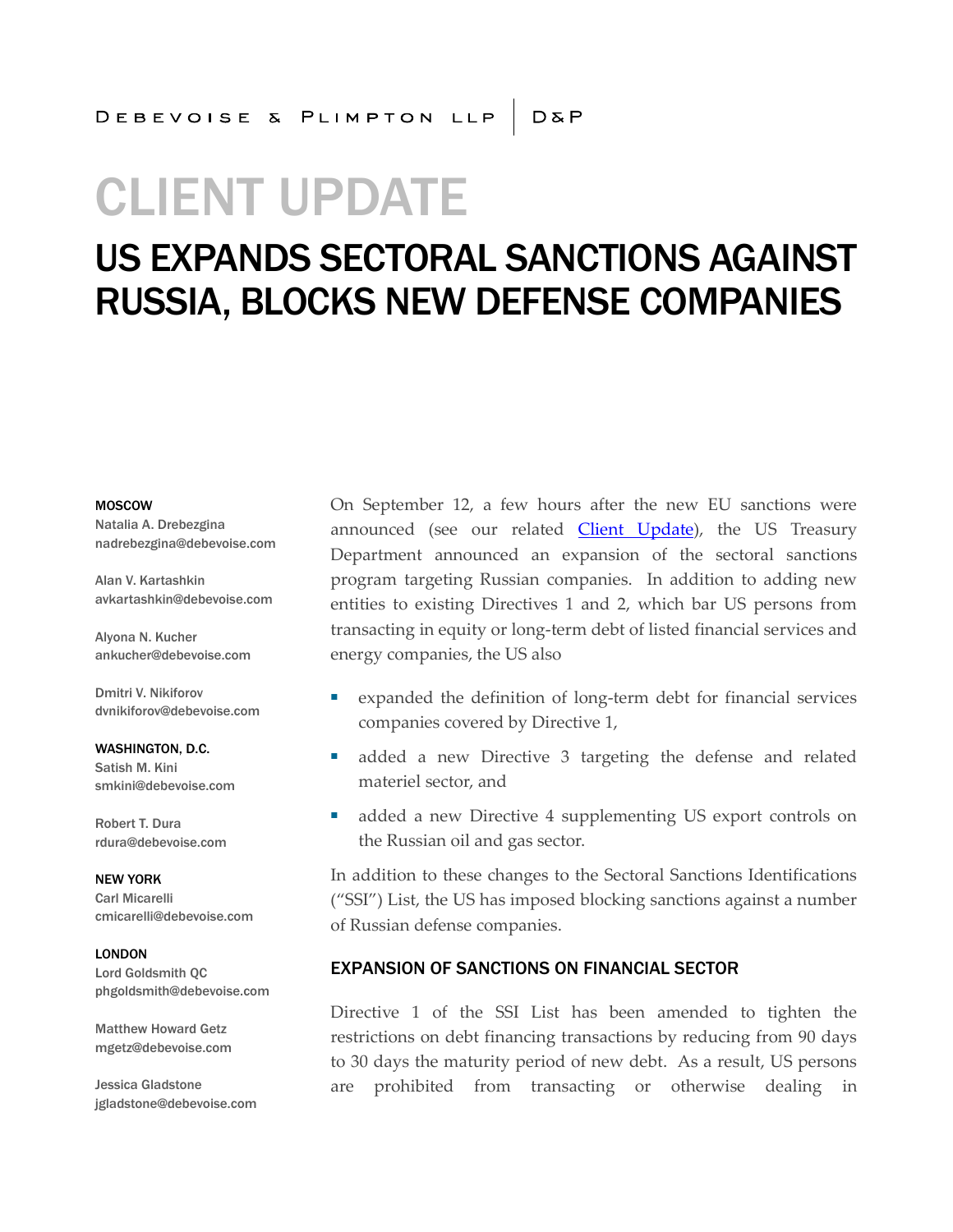## DEBEVOISE & PLIMPTON LLP D&P

new equity or debt of greater than 30 days maturity of the financial institutions designated under Directive 1 of the SSI List. Sberbank, Russia's largest bank, also is now designated under Directive 1 of the SSI List.

This amendment of Directive 1 became effective on September 12, 2014, and does not apply to debt issued prior to that date. Rather, the previous restriction on transacting and dealing in debt with a 90-day maturity limit continues to apply to debt issued by an SSI entity subject to Directive 1 after July 16, 2014, but prior to September 12, 2014. The following chart details the applicable restrictions on debt of Russian financial institutions subject to Directive 1:

| <b>Financial Institution</b> | <b>Effective Date of Restriction</b><br>on Transacting in Debt with<br>a 90-day Maturity Limit | Effective Date of Restriction<br>on Transacting in Debt with<br>a 30-day Maturity Limit |
|------------------------------|------------------------------------------------------------------------------------------------|-----------------------------------------------------------------------------------------|
| <b>Bank of Moscow</b>        | July 29, 2014                                                                                  | September 12, 2014                                                                      |
| Gazprombank                  | July 16, 2014                                                                                  | September 12, 2014                                                                      |
| Russian Agricultural Bank    | July 29, 2014                                                                                  | September 12, 2014                                                                      |
| Sberbank                     | N/A                                                                                            | September 12, 2014                                                                      |
| <b>VEB</b>                   | July 16, 2014                                                                                  | September 12, 2014                                                                      |
| VTB Bank                     | July 29, 2014                                                                                  | September 12, 2014                                                                      |

### NEW SANCTIONS TARGETING ENERGY SECTOR

The United States also has taken additional steps to target the Russian energy sector. First, the Treasury Department has added Gazprom Neft and Transneft to Directive 2 of the SSI List, which prohibits US persons from transacting or dealing in new debt of greater than 90 days maturity. These two companies join Novatek and Rosneft, which were previously subject to Directive 2. The maturity period for debt subject to Directive 2 was not amended and remains at 90 days.

The Treasury Department also announced new Directive 4 of the SSI List, which supports existing export restrictions administered by the Commerce Department's Bureau of Industry and Security ("BIS") that target Russia's oil industry. Specifically, US persons are now prohibited from exporting goods, services (not including financial services) or